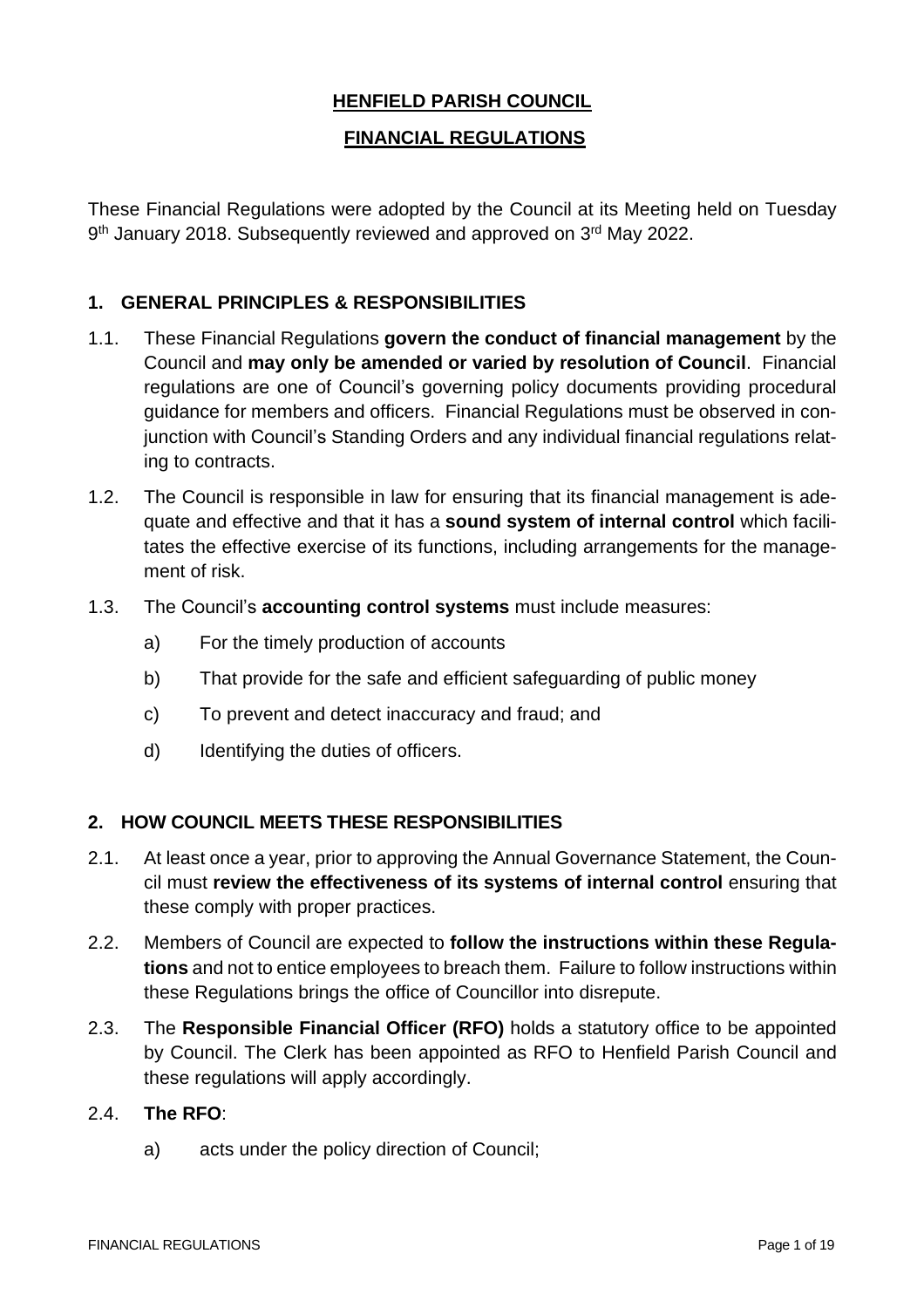- b) administers the Council's financial affairs in accordance with all Acts, Regulations and proper practices;
- c) determines on behalf of Council its accounting records and accounting control systems;
- d) ensures the accounting control systems are observed;
- e) maintains the accounting records of Council up to date in accordance with proper practices;
- f) assists Council to secure economy, efficiency and effectiveness in the use of its resources; and
- g) produces financial management information as required by Council.
- 1. The **accounting records** determined by the RFO shall be sufficient to show and explain the Council's transactions and to enable the RFO to ensure that any income and expenditure account and statement of balances, or record of receipts and payments and additional information, as the case may be, or management information prepared for Council from time to time comply with the Accounts and Audit Regulations.
- 2. The **accounting records** determined by the RFO shall in particular contain:
	- a) entries from day to day of all sums of money received and expended by Council and the matters to which the income and expenditure or receipts and payments account relate;
	- b) a record of the assets and liabilities of the Council; and
	- c) wherever relevant, a record of the Council's income and expenditure in relation to claims made, or to be made, for any contribution, grant or subsidy.
- 3. The **accounting control systems** determined by the RFO shall include:
	- a) procedures to ensure that the financial transactions of Council are recorded as soon as reasonably practicable and as accurately and reasonably as possible;
	- b) procedures to enable the prevention and detection of inaccuracies and fraud and the ability to reconstruct any lost records;
	- c) identification of the duties of officers dealing with financial transactions and division of responsibilities of those officers in relation to significant transactions;
	- d) procedures to ensure that amounts that remain unpaid for a considerable time, including any bad debts, are not submitted to Council for approval to be written off except with the approval of the RFO and that the approvals are shown in the accounting records; and
	- e) measures to ensure that risk is properly managed.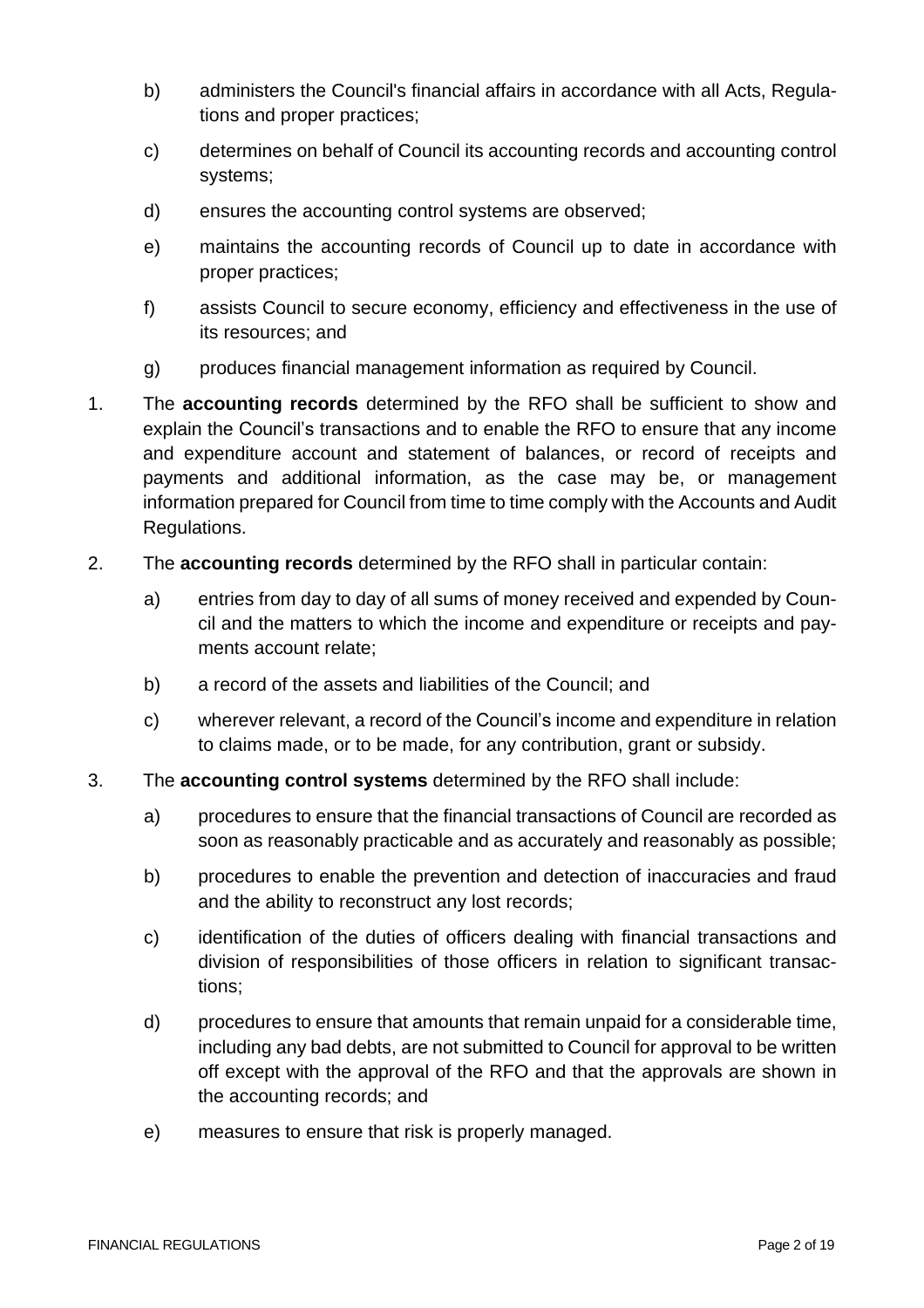- 4. **Council is not empowered** by these Regulations or otherwise **to delegate** certain specified decisions. In particular any decision regarding the following points shall be a matter for the Full Council only:
	- a) setting the final budget or the precept (Council Tax Requirement);
	- b) approving accounting statements;
	- c) approving an annual governance statement;
	- d) borrowing;
	- e) writing off bad debts;
	- f) declaring eligibility for the power of well-being; and
	- g) addressing recommendations in any report from the internal or external auditors.
- 5. In addition, **Full Council must**:
	- a) determine and keep under regular review the bank mandate for all Council bank accounts;
	- b) approve any grant or a single commitment in excess of £10,000; and
	- c) in respect of the annual salary for any employee have regard to recommendations about annual salaries of employees made by the relevant Committee in accordance with its terms of reference.
- 6. In these Financial Regulations, references to the **Accounts and Audit Regulations or 'the regulations'** shall mean the regulations issued under the provisions of section 27 of the Audit Commission Act 1998, or any superseding legislation, and then in force unless otherwise specified.

In these Financial Regulations the term 'proper practice' or 'proper practices' shall refer to guidance issued in *Governance and Accountability for Local Councils– a Practitioners' Guide (England)* issued by the Joint Practitioners Advisory Group (JPAG), available from the websites of NALC and the Society for Local Council Clerks (SLCC).

# **3. ACCOUNTING AND AUDIT (INTERNAL AND EXTERNAL)**

# **RFO Responsibilities**

- 1. All **accounting procedures and financial records** of Council shall be determined by the RFO in accordance with the Accounts and Audit Regulations, appropriate Guidance and proper practices.
- 2. The RFO shall **complete the annual statement of accounts, annual report,** and any related documents of Council contained in the **Annual Return** (as specified in proper practices) as soon as practicable after the end of the financial year and having certified the accounts shall submit them and report thereon to Council within the timescales set by "the regulations".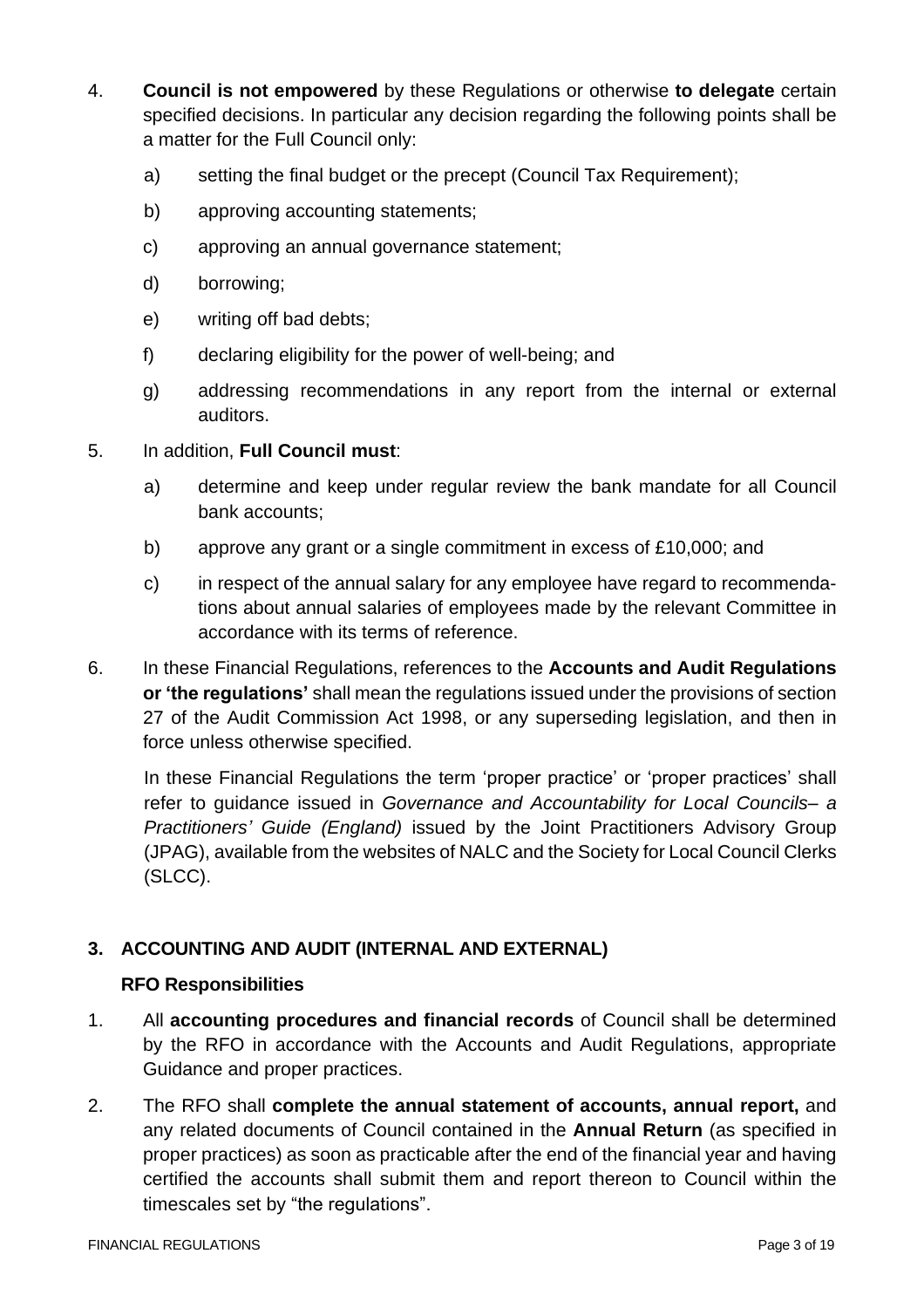- 3. The RFO shall make arrangements for the **exercise of electors' rights** in relation to the accounts including the opportunity to inspect the accounts, books, and vouchers and display or publish any notices and statements of account required by Audit Commission Act 1998, or any superseding legislation, and the Accounts and Audit Regulations.
- 4. The RFO shall, without undue delay, bring to the attention of all Councillors any **correspondence or report from internal or external auditors.**

# **Council & Committee Responsibilities**

- 5. **Council shall ensure that there is an adequate and effective system of internal audit** of its accounting records, and of its system of internal control in accordance with proper practices. Any officer or member of Council shall make available such documents and records as appear to Council to be necessary for the purpose of the audit and shall, as directed by Council, supply the RFO, internal auditor, or external auditor with such information and explanation as Council considers necessary for that purpose.
- 6. **On a regular basis,** at least once in each quarter, and at each financial year end, the **Finance Risk & Change Governance Committee shall verify bank reconciliations** (for all accounts) produced by the RFO and shall sign the reconciliations and the original bank statements (or similar document) as evidence of verification.

#### **Auditor Requirements**

- 7. The **internal auditor shall be appointed by** and shall carry out the work in relation to internal controls required by **Council** in accordance with proper practices.
- 3.8 **The internal auditor shall:**
	- a) be competent and independent of the financial operations of Council;
	- b) report to Council in writing, or in person, on a regular basis with a minimum of one annual written report during each financial year;
	- c) to demonstrate competence, objectivity and independence, be free from any actual or perceived conflicts of interest, including those arising from family relationships; and
	- d) have no involvement in the financial decision making, management or control of Council.
- 3.9 **Internal or external auditors may not** under any circumstances:
	- a) perform any operational duties for Council;
	- b) initiate or approve accounting transactions; or
	- c) direct the activities of any Council employee, except to the extent that such employees have been appropriately assigned to assist the internal auditor.
- 1. For the avoidance of doubt, in relation to internal audit the terms 'independent' and independence' shall have the same meaning as is described in proper practices.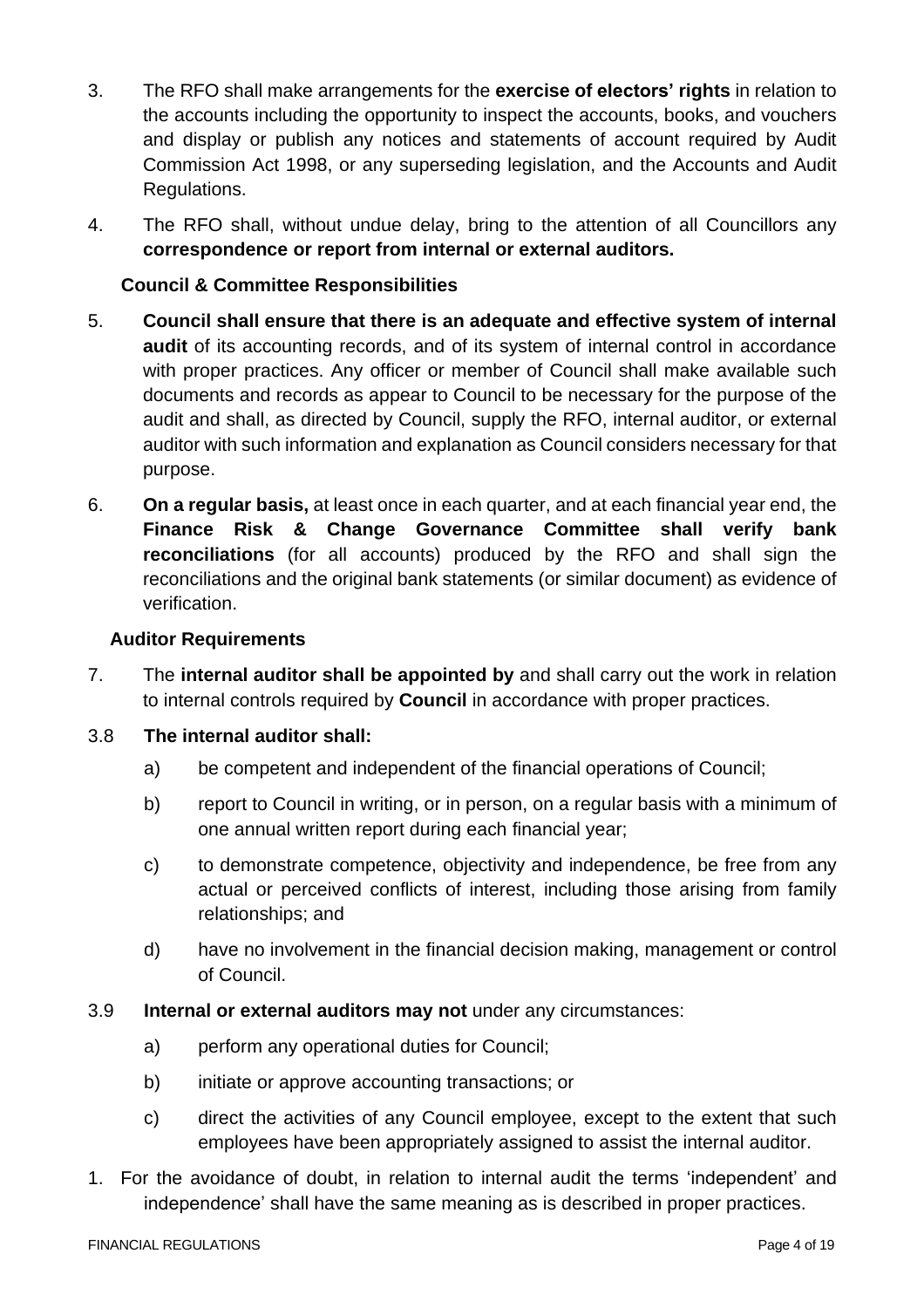### **4. ANNUAL BUDGET & PRECEPT**

- 1. Each year by no later than November the RFO must prepare detailed estimates of all receipts and payments including the use of reserves and all sources of funding for the following financial year in the form of a budget to be considered by the relevant Committees and the Council.
- 2. Each Committee shall then formulate and submit its budget proposals for the following financial year to the Council not later than the end of December each year.
- 3. The Council shall consider and approve the annual budget proposals including recommendations for the use of reserves and sources of funding.
- 4. The Council shall fix the precept (council tax requirement), and relevant basic amount of council tax to be levied for the ensuing financial year not later than by the end of January each year. The RFO shall issue the precept to the billing authority and shall supply each member with a copy of the approved annual budget.

The approved annual budget shall form the basis of financial control for the ensuing year with each Committee taking responsibility for the management of its approved portion and the individual line items contained therein.

# **5. PROVISIONS, RESERVES & S106 CIL FUNDS**

- 1. As a general principle **all Provisions raised and Reserves created should be for a specific purpose** and funds placed into a named Allocated Reserve which clearly reflects the purpose for which the funds will be used in the future.
- 2. Any **Undistributed or General Reserve funds should be maintained within a maximum of 50% of the value of the Annual Precept amount** other than in exceptional circumstances which must be approved by Full Council.
- 3. There is a willingness and desire by Henfield Parish Council to **improve the infrastructure in the parish by delivering those projects listed in the communities Infrastructure Delivery Plan (IDP).** It is acknowledged that some of the IDP projects are the sole responsibility of the parish council, whereas others will be led by other community organisations. Sustaining the clubs, societies and organisations that use our community buildings is one of the strategic priorities of Henfield Parish Council. Provisions & Reserves may be created and used to support any IDP Projects, although the levels of financial contribution from Parish Council funds may vary. CIL funds allocated to the Parish Council may also be utilised to support capital expenditure projects in the IDP.
- 4. In addition to the IDP which specifies capital expenditure projects there is a responsibility on the Parish Council to **maintain existing infrastructure components** within the parish and also to build reserves to pay for items which support the smooth running of the Parish Office. Specific Provisions and Allocated Reserves may be created for these purposes.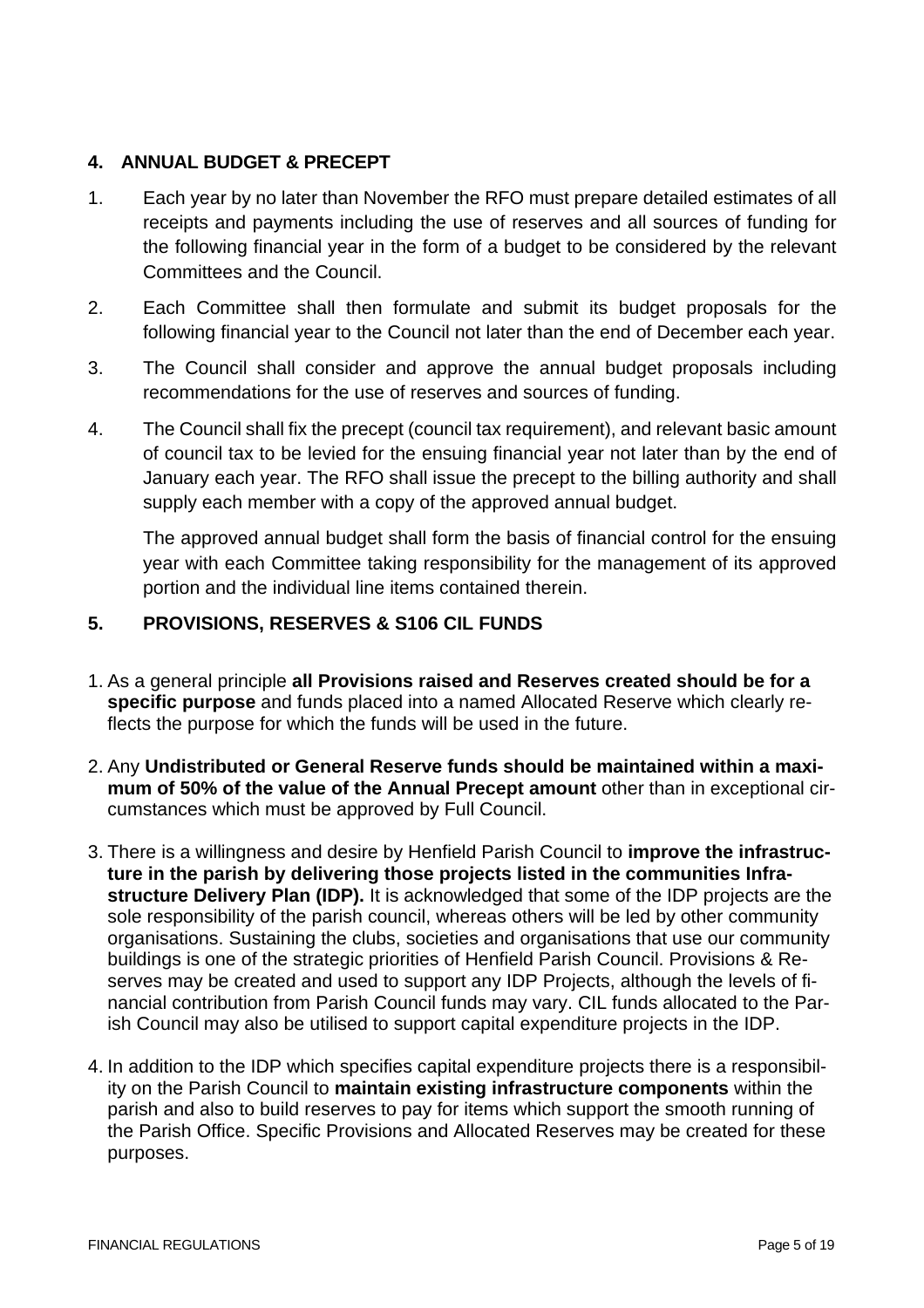- 5. The implementation of **Community Infrastructure Levy will create an additional financial responsibility** on Henfield Parish Council to receive funds and to ensure that CIL funds are allocated and spent appropriately and within any time limits defined in agreements with developers. CIL will be allocated at 15% if there is no made Neighbourhood Plan (NHP) and 25% if there is a made NHP.
- 6. Parish Council **Financial Reserves & Provisions should be constructed to align with design principles 1 to 5** above and to ensure that funding is allocated and attracted to contribute toward the delivery of of the priorities approved or supported by the Parish Council.
- 7.The operation following **Provision & Allocated Reserve Categories** have been approved. The construction of these categories will allow some flexibility with the Reserve allocations reflecting differences in the timing of projects and availability of funds.

### **A. Village Amenities Reserves**

- 1. Cemetery
- 2. Street Lights/Christmas Lights
- 3. Leisure Centre Car Parks and Link Road
- 4. Bus Shelter & Public Toilets
- 5. Traffic Control and Speed Indicators

### **B. Recreation & Open Spaces Reserves**

- 1. Playing Fields
- 2. Recreation Equipment & Skate Park
- 3. Safe Routes, Footpaths & Bridleways
- 4. Tree management
- 5. Trails

#### **C**. **Parish Council Operations Reserves**

- 1. Election Costs
- 2. Office Refurbishment
- 3. Retirement Payments
- 4. Planning & Legal Costs (inc NHP)
- 5. Council Van/Trailer/Equipment

#### **D. Community Facilities & Events Reserves**

- 1. Community Events (including Summer Fayre)
- 2. Museum Improvements
- 3. Youth Services
- 4. Community Buildings & infrastructure

Items may be added to or removed from the IDP at Parish Council Meetings during the year as circumstances change but a review of financial provisions and reserves will normally only be undertaken annually along with the setting of budget and precept.

It is also recommended that an annual review of each of the reserve categories and provisions is undertaken in the autumn before budgets are set including a review with the Community Organisations who manage the community buildings and facilities.

#### **8. Proposed Provision & Reserve Funds Allocation Principles & Criteria**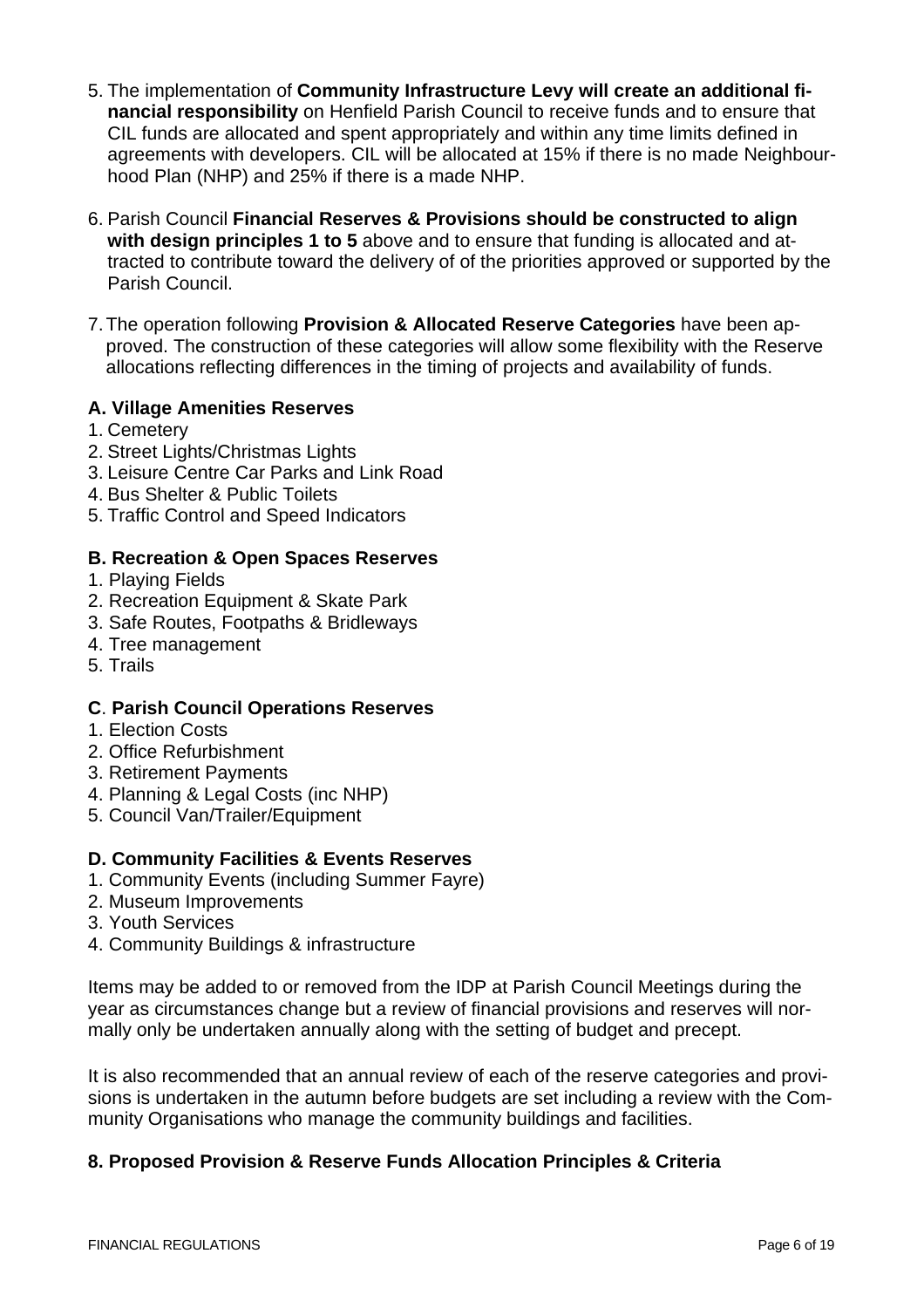In creating Provisions & Reserves the following principles and criteria should be considered.

- **A. Provisions & Reserve funding levels should be reflective of the timeline requirements for assets to be replaced, maintained to a usable standard or in the case of projects to make a contribution toward their delivery** within the Local Plan period. This said, Council needs to be aware of the impact upon Precept levels and try to balance demand for funds with the need to spread the financial impact year on year.
- **B.** The **purpose of Provisions and Reserve is to build up funding over a period of time to smooth the financial impact upon the annual Precept** by creating a pool of funds which can then be used to deliver larger expenditure items.
- **C.** Each Reserve (and where appropriate each sub-category) **should have a Cap or funding limit** which when reached should result in no further provisioning taking place until funds have been disbursed wholly or in part. The Caps should reflect the likely total cost or contribution that the Parish Council will be making or is likely to need to spend when maintenance or replacement of assets becomes necessary.
- **D.** In the case of those **assets which are owned and maintained solely by Henfield Parish Council,** the creation of Provisions & Reserves should reflect the total funding need.
- **E.** In the case of **projects involving assets which are owned by other Community Organisations** but which are listed as priority projects in the IDP, **the Parish Council may decide to make a financial contribution** using CIL or Precept funds, including in the case of larger projects to build up Reserve funds over a period of time which can then be allocated when the project needs to be funded.
- **F.** To determine when the Parish Council might create a Provision or Reserve it is appropriate to consider some **Contribution Approach Criteria.** These are outlined below.
- **•** The Project or expenditure must be **endorsed by Henfield Parish Council as a priority for the community and appear in its IDP.**
- **• Where assets owned by Community Organisations are involved they will be required to apply to Henfield Parish Council for funding using a CIL Funding application form.**
- **•** Where Council needs to prioritise the use of available funds the **value and usage of the asset** being constructed, or improvements made **to the whole community should be considered.**
- **•** The **value of financial contributions** toward the project **of its members and the wider community (excluding grants or contributions by external bodies) should be considered.** The potential for the Parish Council using **CIL & Precept/Reserve monies to provide funding in addition** to the contribution of members'/community contributions up to a maximum of 50% of total project cost funded from CIL monies and up to 10% using Precept funds in Reserves. An ideal funding proposal might look like a 10-20% contribution by members and community, 10% from Henfield Parish Council, 30-50% from CIL funds 30-50% from a Grant provider, Professional Body or via a Loan.
- **• The availability of CIL funds is of course contingent upon developer contributions being available.** If projects are ready for delivery before sufficient CIL funds are available, then the Community Organisations and Parish Council would have to consider delaying the implementation or pursue alternative funding sources.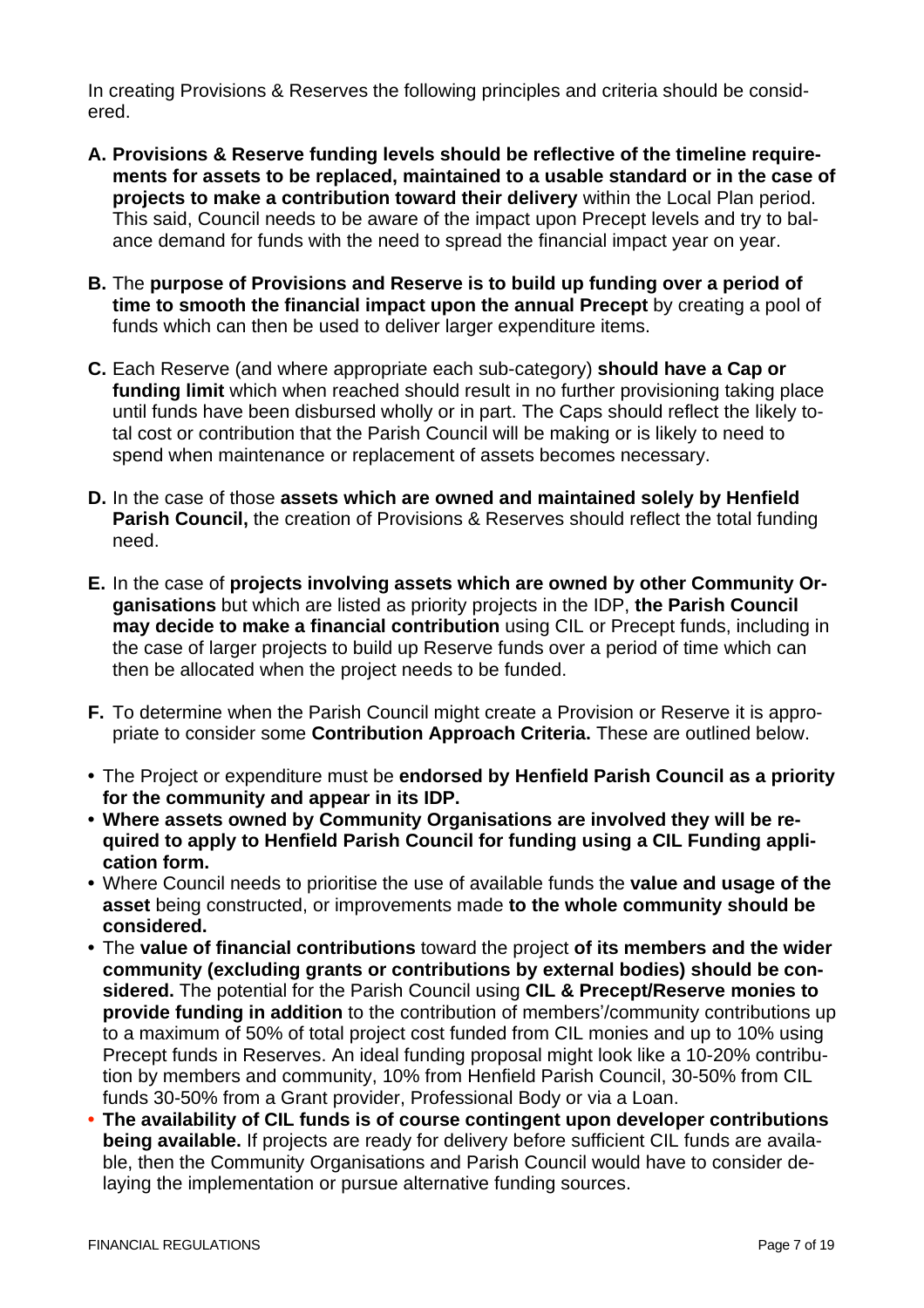- **• Henfield Parish Council Provisioning policy will seek to create Reserves which would deliver the 10% contribution during the period of the Local Plan** on the assumption that the Community Organisation is able to raise the remaining funds from other sources.
- **•** In the case of **Community Organisation led projects** the Parish Council would seek evidence that their portion of funding is available before CIL or Precept contributions are released and that we would complete our usual due diligence that funds are being correctly spent through site of documentation including estimates, invoices etc.

## **6. BUDGETARY CONTROL AND AUTHORITY LEVELS**

- 1. The RFO shall regularly provide Council with a **statement of receipts and payments** to date under each head of the budgets, comparing actual expenditure to the appropriate date against that planned as shown in the budget.
- 2. **Personal payments** including salaries, wages, expenses and any payment made in relation to the termination of a contract of employment may be summarised to remove public access to any personal information.
- 3. **No expenditure may be authorised** that will cause Council to **exceed the amount approved in the annual budget** other than by resolution of Council.
- 4. **Individual Committees** are empowered to **manage within their individual budgets**.
- 5. Expenditure items that are **within the budget** already approved by Council and are **up to and including £10,000, may be paid away** in line with normal banking arrangements and will not need to be referred to Parish Council for approval. At the next Council meeting the monthly payments should be summarised and reported by way of a schedule, as an appendix to the Agenda. Councillors will be invited to question any items which will be discussed under the Finance and General Purposes section of the Agenda, to ensure full transparency. The RFO should confirm that all expenditure items listed are within Committee budgets or highlight any exceptions and the total expenditure should be noted in the minutes.
- 6. At Council **one item** will also be **selected at random to receive a full audit check.** This selection should be made by a Councillor who is not a member of the Finance & General Purposes Committee to ensure independence.
- 7. For expenditure **items above £10,000,** or those which will cause a Committee to **exceed its annual budget payment should be deferred until approval is given by Full Council.** These items should be considered under the Finance and General Purposes section of the Agenda. Councillors will be asked to approve such items before payment is made. Under normal circumstances these items will have been scrutinised and endorsed at the previous Finance and General Purposes Committee, unless timing and urgency precludes this from happening.
- 8. Internal fund transfers will be permitted between Parish Council bank accounts which do not exceed £25,000. Transfers in excess of £25,000 should be deferred until approved by Parish Council. All transfers between Parish Council bank accounts,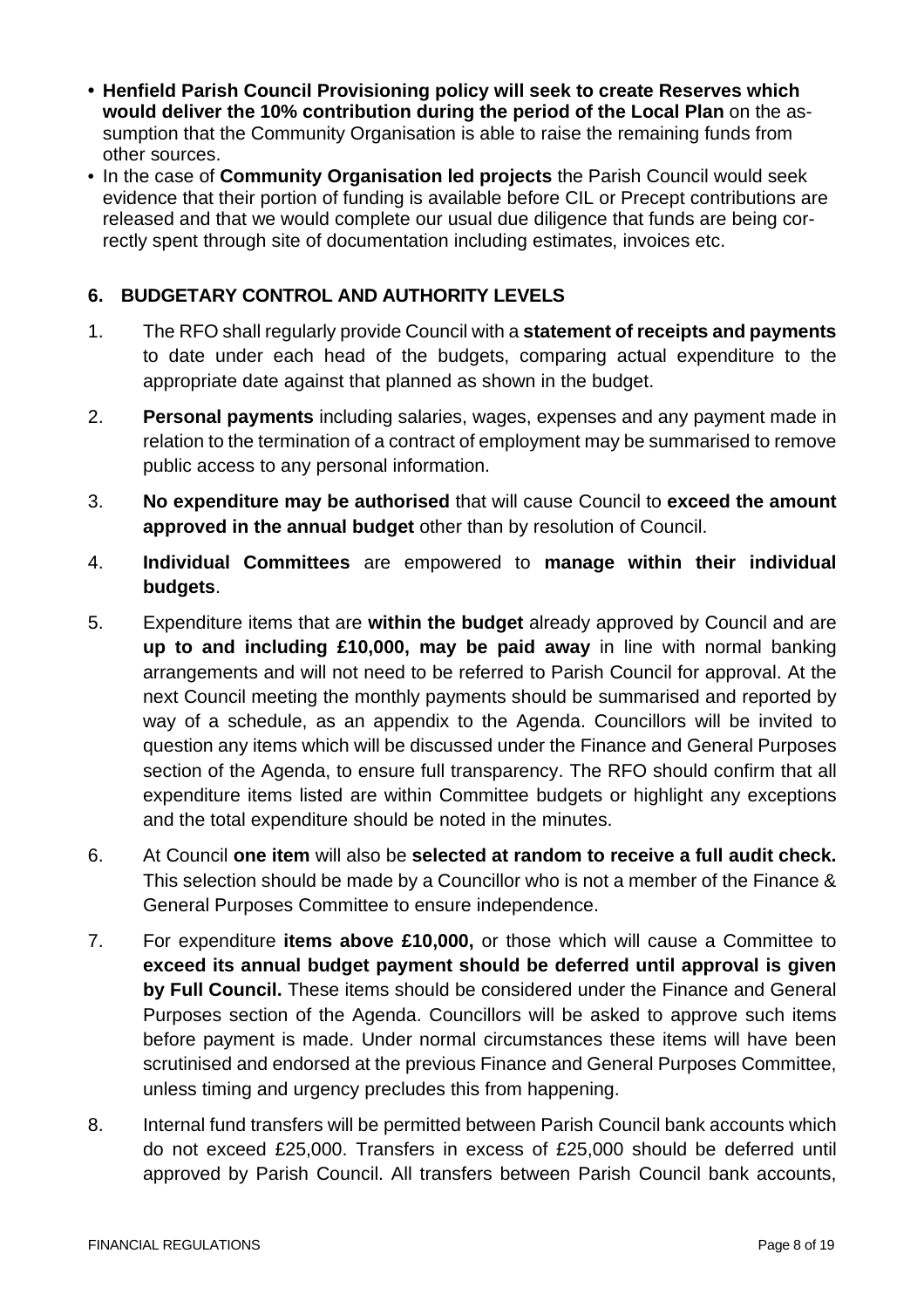which do not exceed £25,000, should be summarised and reported to Full Council by way of a schedule, as an appendix to the Agenda.

- 9. In cases of **extreme risk** to the delivery of Council services, the RFO and only following consultation with the Chairman of Council or Chairman of the Finance & General Purposes Committee or the budget owning Committee Chairman may authorise expenditure on behalf of the Council which in the RFO's judgement it is necessary to carry out. Such expenditure includes repair, replacement or other work, whether or not there is any budgetary provision for the expenditure, subject to a **limit of £3,000.** The RFO shall report such action to Council as soon as practicable thereafter.
- 10. To support efficient day to day operations the RFO has an **Expenditure Limit** which authorises him to approve amounts of **up to £300 without further reference**.
- 11. **Unspent provisions** in the budgets for completed projects shall not be carried forward to a subsequent year unless the cost is accrued in one financial year but not invoiced until the following financial year. In this instance an amount determined by the RFO can be accrued to the next financial year.
- 12. **Contracts may not be disaggregated** to avoid controls imposed by these Regulations.
- 13. The **salary budgets** are to be reviewed at least annually in December for the following financial year by the Finance and General Purposes Committee and such review shall be minuted and signed by the Chairman of the Committee. The RFO will inform Committees of any changes impacting on their budget requirement for the coming year in good time.
- 14. **No expenditure shall be authorised** in relation to any **capital project** and no contract entered into or tender accepted involving capital expenditure **unless** the Council is satisfied that **the necessary funds are available** and the requisite borrowing approval has been obtained.
- 15. All **capital works** shall be administered in accordance with the Council's Standing Orders and Financial Regulations relating to contracts in place at the time.
- 16. **Changes in earmarked reserves** shall be approved by Council as part of the budgetary control process.

# **7. BANKING ARRANGEMENTS AND AUTHORISATION OF PAYMENTS**

- 6.1 The Council's banking arrangements, including the bank mandate, shall be made by the RFO and approved by Council; they shall be regularly reviewed for safety and efficiency.
- 6.2 All invoices for payment shall be examined, verified and certified by the RFO to confirm that the work, goods or services to which each invoice relates has been received, carried out, examined and represents expenditure previously approved by Council.
- 6.3 The RFO shall examine invoices for arithmetical accuracy and allocate them to the appropriate expenditure heading.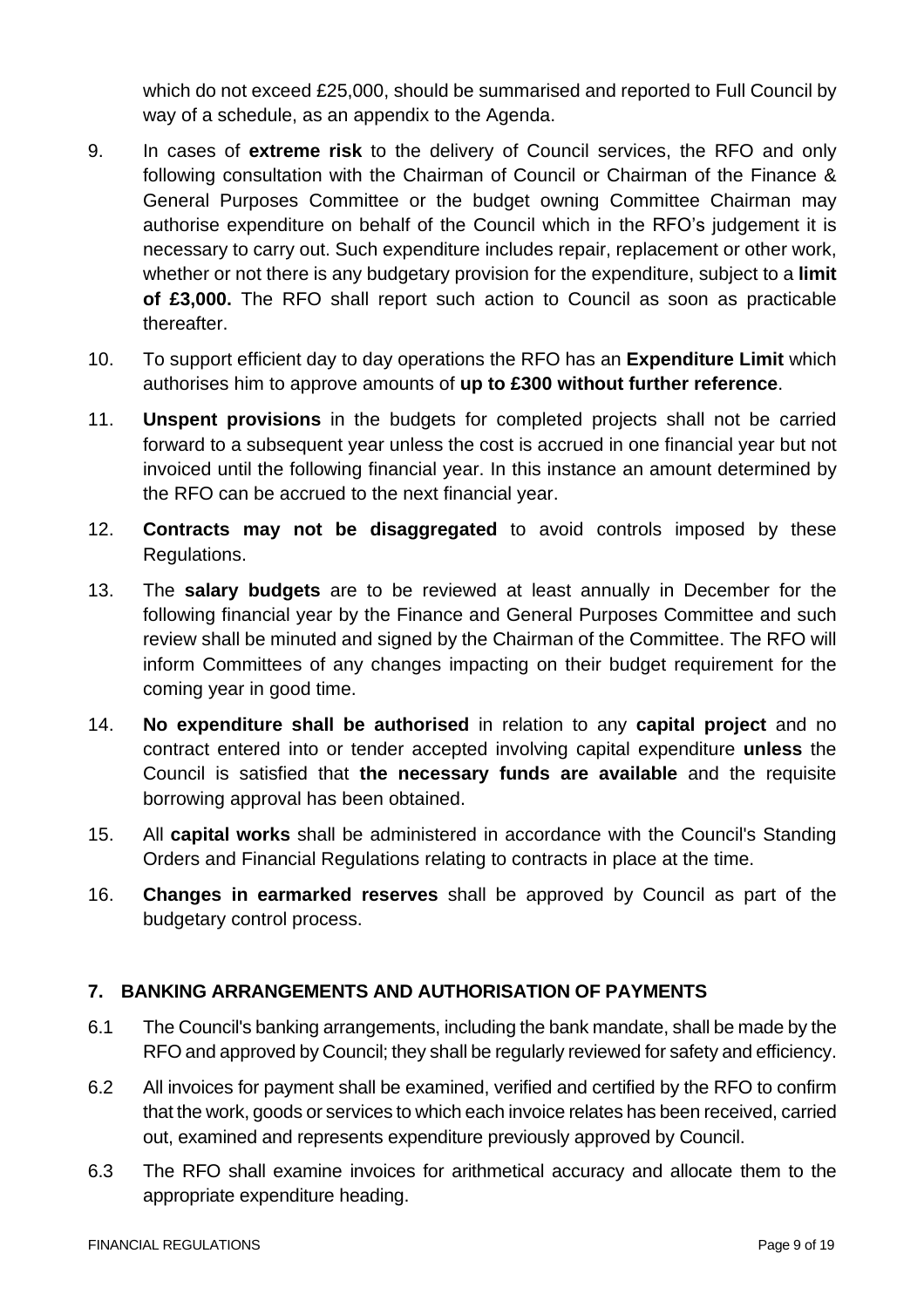- 6.4 The RFO shall have delegated authority to authorise the payment of items in the following circumstances:
	- a) Where expenditure items that are **within the budget** already approved by Council and are up to and including £10,000 unless they will cause a Committee to exceed its annual budget,
	- a) If a payment is necessary to avoid a charge to interest under the Late Payment of Commercial Debts (Interest) Act 1998, and the due date for payment is before the next scheduled Meeting of Council, where the RFO certifies that there is no dispute or other reason to delay payment, provided that a list of such payments shall be submitted to the next appropriate meeting of Council or the Finance, Risk & Change Governance Committee.
	- b) An expenditure item authorised under 5.10 below (continuing contracts and obligations) provided that a list of such payments shall be submitted to the next appropriate meeting of Council;
	- d) Internal fund transfers between Parish Council bank accounts which do not exceed £25,000.
- 6.5 In respect of grants provided from Council funds a duly authorised Committee shall approve expenditure within any limits set by Council and in accordance with any Policy statement approved by Council.
- 1. Members are subject to the **Code of Conduct** that has been adopted by Council and shall comply with the Code and Standing Orders when a decision to authorise or instruct payment is made in respect of a matter in which they have a disclosable pecuniary or other interest, unless a dispensation has been granted.
- 2. Any changes in the recorded **details of suppliers**, such as bank account records, shall be approved in writing by a Member.

# **8. INSTRUCTIONS FOR THE MAKING OF PAYMENTS**

- 1. Council will make **safe and efficient** arrangements for the making of its payments.
- 2. Following authorisation under Financial Regulation 5 above, Council, a duly delegated Committee or, if so delegated, the RFO or in his absence the Parish Secretary shall give **instruction that a payment shall be made.**
- 3. All payments shall be made by **cheque or online electronic banking** instruction to the Council's bankers, or otherwise, in accordance with a resolution of Council or duly delegated Committee.
- 4. **Cheques** or orders for payment drawn on the bank account in accordance with the Payment Authorisation schedule as presented to Council or Committee shall be **signed by two out of the eight individuals stated on the bank mandate,** in accordance with a resolution instructing that payment.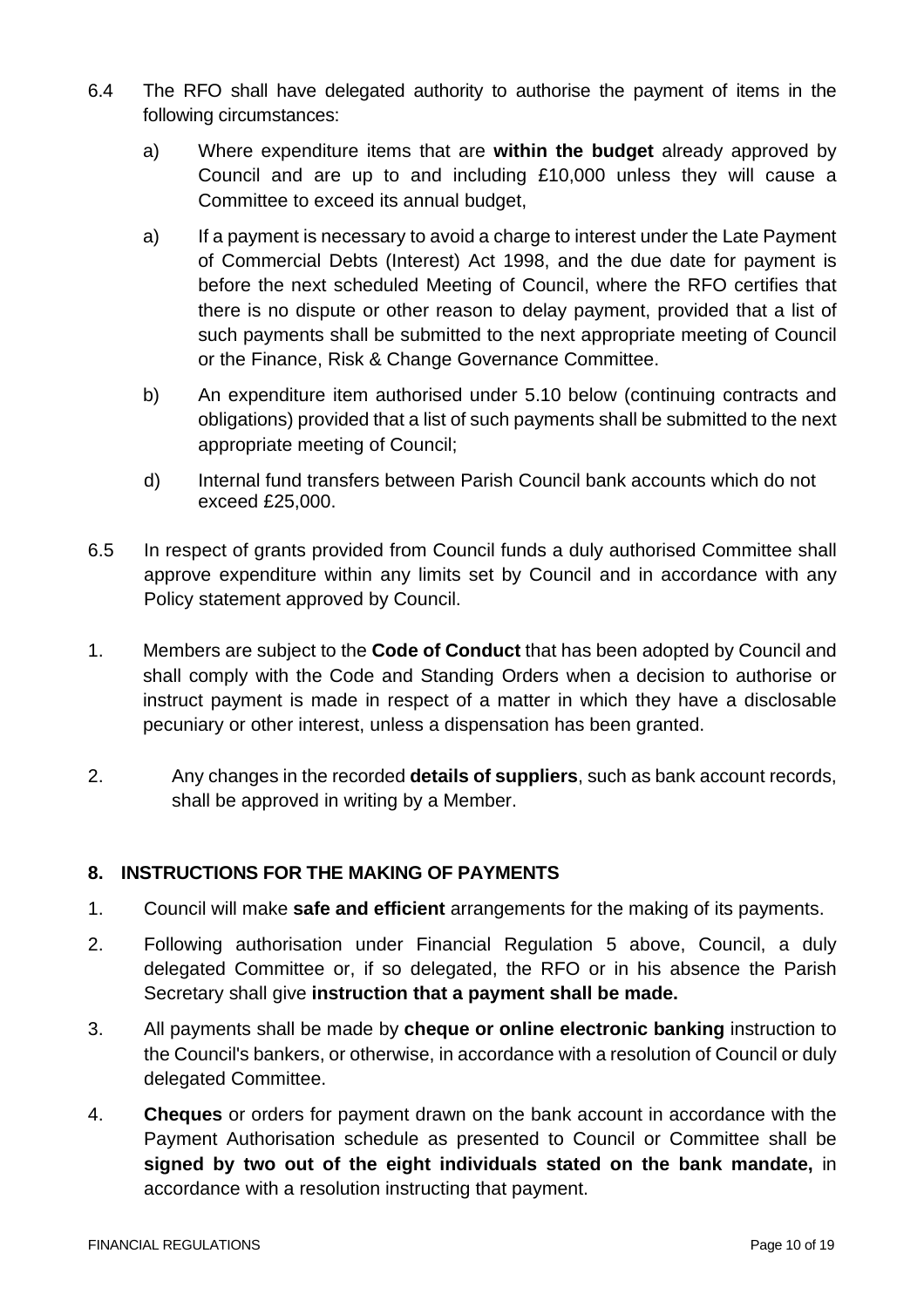- 5. Payments may be made **electronically** through CHAPS or BACS using a **secure internet banking** platform solution from one of the UK High Street Banks. To facilitate electronic banking payments Council will **appoint named Originators, Authorisers and Audit Checkers** from its members and employees and these named individuals and their named roles will form part of the bank mandate. These individuals may only carry out one of these functions to maintain the principle that three separate individuals must originate, authorise and check a single payment. It is recommended that Council appoint two Originators, three Authorisers and three Audit Checkers to provide sufficient cover for absences. Payments will be included on the Payments Authorisation schedule which list those payments to be made in accordance with a resolution instructing that payment. Larger payments in excess of £5,000 which are to be made via electronic banking will require authorisation by a third Council Member before the payment is originated. This authorisation may be provided by email which should be attached to the Payment Authorisation schedule as evidence that Financial Regulations have been followed. As a best practice it is recommended that Audit Checkers who will examine electronic payments after they are released carry out this task within one month of a payment being made.
- 6. If a member who is also a bank signatory has declared a **disclosable pecuniary interest,** or has any other interest, in the matter in respect of which the payment is being made, that member shall be required to consider Standing Orders, and thereby determine whether it is appropriate and / or permissible to be a signatory to the transaction in question.
- 7. To indicate agreement of the details shown on the cheque or electronic payment with the counterfoil and the invoice or similar documentation, the signatories shall each also **initial the cheque counterfoil or the invoice/ source document** which confirms the amount to be paid.
- 8. If thought appropriate by Council, **payment for utility supplies** (energy, telephone and water) and any National Non-Domestic Rates **may be made by variable Direct Debit** provided that the instructions are signed by at least two members and any payments are reported to Council as made.
- 9. If thought appropriate by the Council, **payment for certain items (principally Salaries) may be made by Banker's Standing Order** provided that the instructions are signed, or otherwise evidenced by two members are retained and any payments are reported to Council as made.
- 10. **No employee or member shall disclose any PIN or password,** relevant to the working of Council or its bank accounts, to any person not authorised in writing by Council or a duly delegated Committee.
- 11. Regular **back-up copies** of the records on any computer shall be made and shall be stored securely away from the computer in question, and preferably off site.
- 12. The Council, and any members using computers for the Council's financial business, shall ensure that anti-virus, anti-spyware and firewall, software with automatic updates, together with a **high level of security**, is used.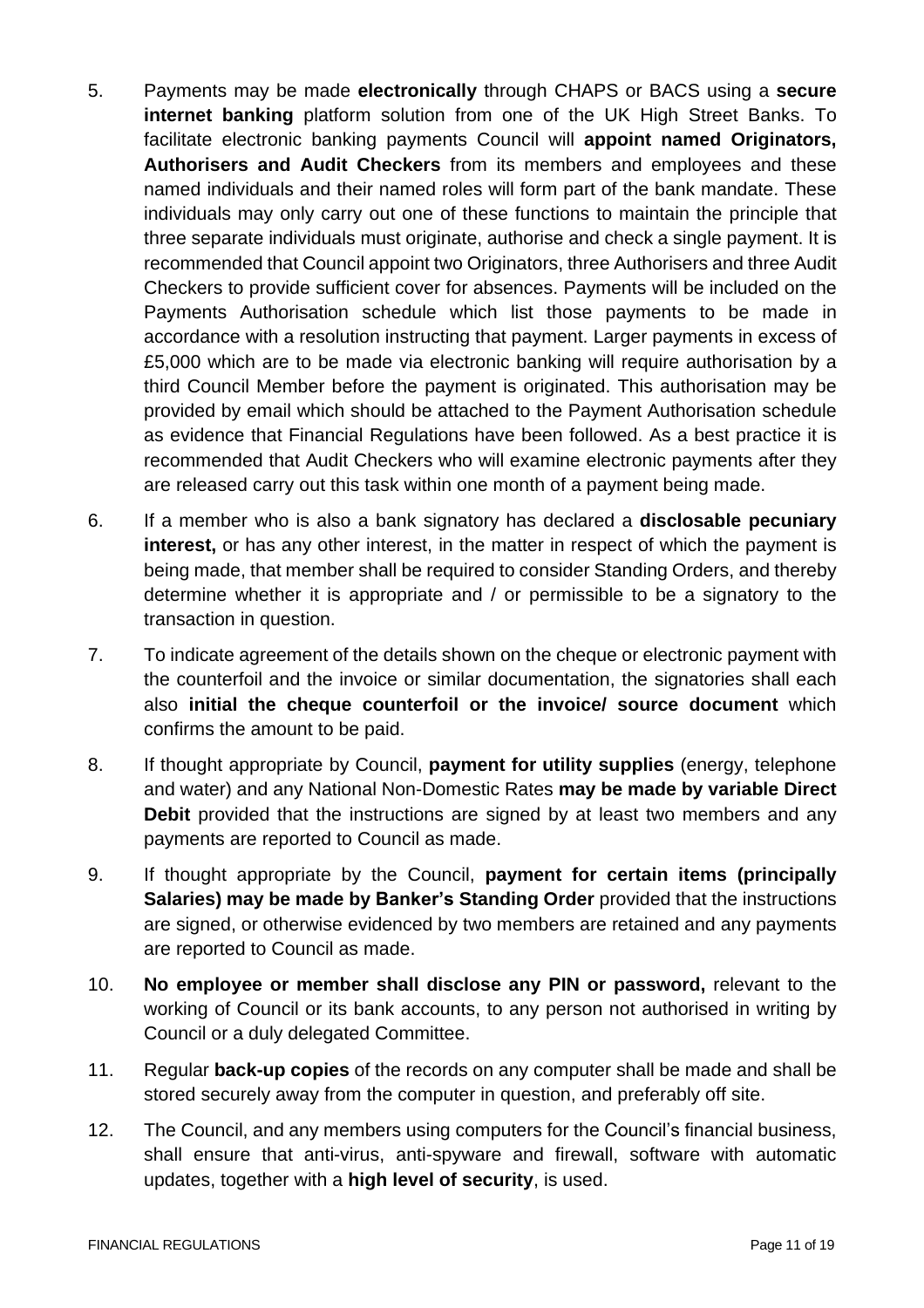- 13. Where internet banking arrangements are made with any bank, **the RFO** shall be appointed as **the Service Administrator**.
- 14. **Access to any internet banking accounts** will be directly to the access page (which may be saved under "favourites"), and not through a search engine or e-mail link. Remembered or saved password facilities must not be used on any computer utilised for Council banking work. Breach of this Regulation will be treated as a very serious matter.
- 15. **Changes to account details for suppliers,** which are used for internet banking may only be changed on written hard copy notification by the supplier and supported by hard copy authority for change signed by the RFO and a member. A programme of regular checks of standing data with suppliers will be followed.
- 16. Any **Debit Card** issued for the payment of small items such as petrol for Council vehicles, materials etc. will be specifically restricted to the RFO and Works Officer and will also be restricted to a maximum amount of £500 unless authorised by Council or relevant Committee and duly minuted before any order is placed. The limit will be set by the Finance and General Purposes Committee. Receipts will be provided by debit card holders on a monthly basis for reconciliation and auditing purposes.
- 7.17 **Personal credit or debit cards** of members or staff shall not be used under any circumstances.
- 7.18 **Petty Cash and Cash Receipts**. The RFO shall maintain a petty cash float to a maximum of £250 for the purpose of defraying operational and other expenses. Vouchers for payments made from petty cash shall be kept to substantiate the payment. Cash received must not be paid into the petty cash float but must be separately banked, as provided elsewhere in these Regulations.

# **9. PAYMENT OF SALARIES**

- 1. As an employer, the Council shall make arrangements to meet fully the statutory requirements placed on all employers by **PAYE and National Insurance** legislation. The payment of all salaries shall be made in accordance with payroll records and the rules of PAYE and National Insurance currently operating, and salary rates shall be as agreed by Council, or duly delegated Committee.
- 2. **Payment of salaries and payment of deductions from salary** such as may be required to be made for tax, national insurance and pension contributions, or similar statutory or discretionary deductions must be made in accordance with the payroll records and on the appropriate dates stipulated in employment contracts, provided that each payment is reported to the next available Council meeting, as set out in these regulations above.
- 3. **No changes** shall be made to any employee's pay, emoluments, or terms and conditions of employment without the **prior consent of Council or the Finance, Risk & Change Governance Committee.**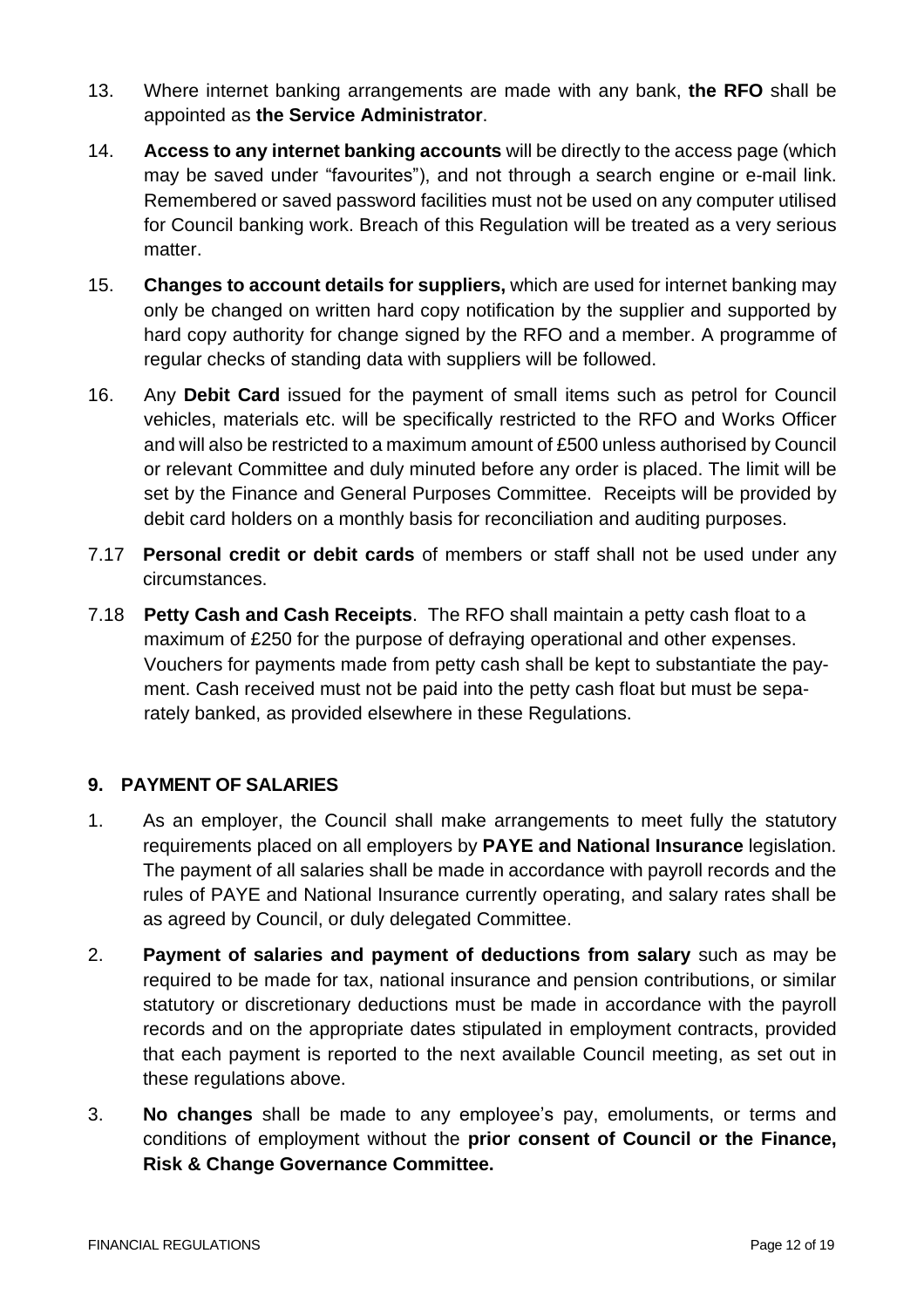- 4. Each and every payment to employees of net salary and to the appropriate creditor of the statutory and discretionary deductions shall be recorded in a **separate confidential record** (confidential cash book). This confidential record is not open to inspection or review (under the Freedom of Information Act 2000 or otherwise) other than:
	- a) by any Council member who can demonstrate a need to know;
	- b) by the internal auditor;
	- c) by the external auditor; or
	- d) by any person authorised under Audit Commission Act 1998, or any superseding legislation.
- 4.5. **The total of such payments** in each calendar month shall be **reported** with all other payments as made as may be required under these Financial Regulations, to ensure that only payments due for the period have actually been paid.

### **10. LOANS AND INVESTMENTS**

- 1. All **borrowings** shall be effected in the name of the Council, after obtaining any necessary borrowing approval. Any application for borrowing approval shall be approved by Council as to terms and purpose. The application for Borrowing Approval, and subsequent arrangements for the Loan shall only be approved by full Council.
- 2. Any **financial arrangement** which does not require formal Borrowing Approval from the Secretary of State (such as Hire Purchase or Leasing of tangible assets) shall be subject to approval by the Full Council.
- 3. All **loans and investments** shall be negotiated in the name of the Council and shall be for a set period in accordance with Council policy.
- 4. Council shall consider the need for an **Investment Strategy and Policy** which, if drawn up, shall be in accordance with relevant regulations, proper practices and guidance. Any Strategy and Policy shall be reviewed by Council at least annually.
- 5. All **investments of money** under the control of Council **shall be in the name of Council**
- 6. All **investment certificates** and other documents relating thereto shall be retained in the custody of the RFO.
- 7. Payments in respect of short term or long term investments, including transfers between bank accounts held in the same bank, or branch, shall be made in accordance with Regulation 6 (Authorisation of payments) and Regulation 7 (Instructions for making payments).

#### **11. INCOME**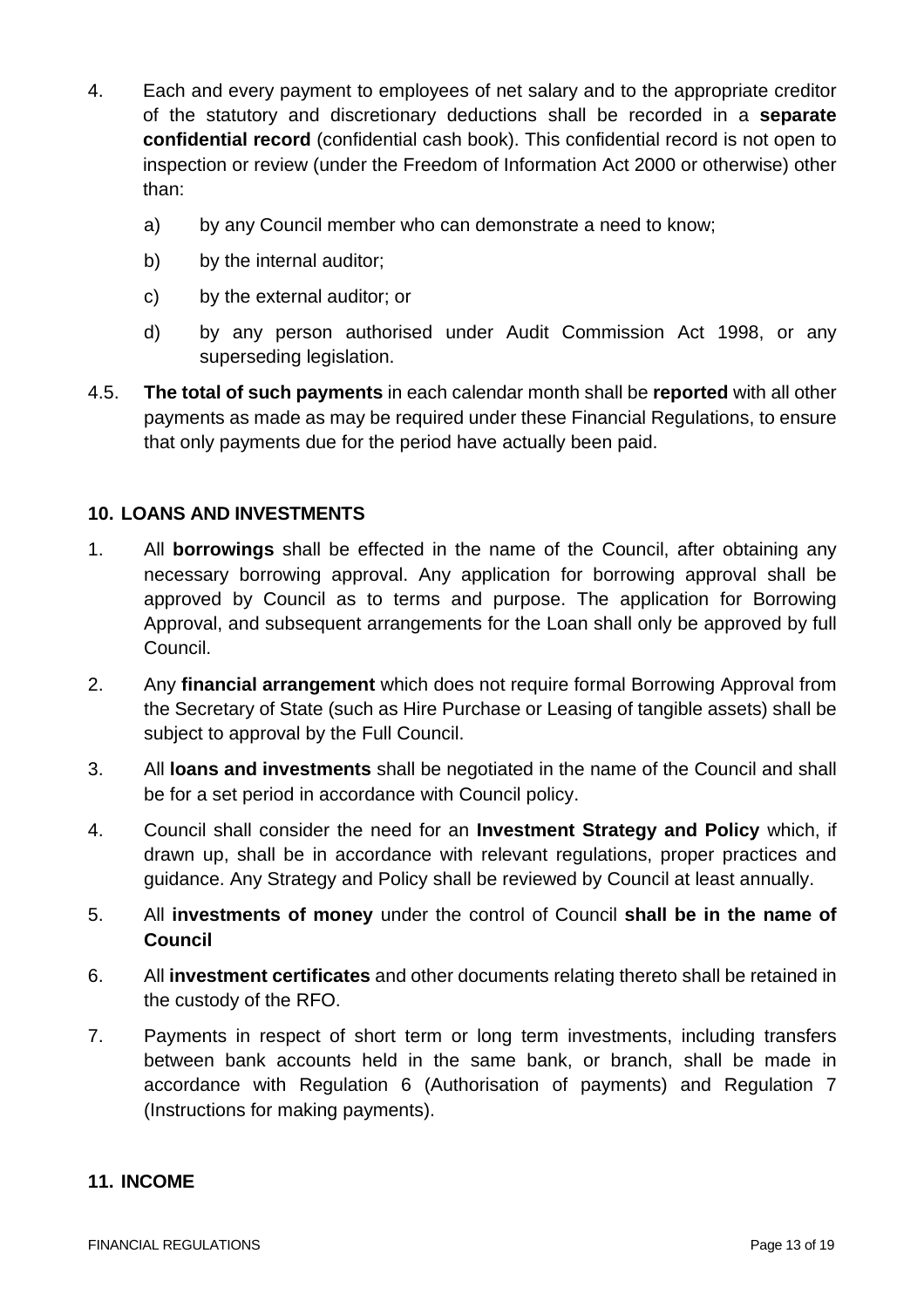- 1. The **collection of all sums due** to Council shall be the responsibility of and under the supervision of the RFO.
- 2. Particulars of all **charges to be made for work done**, services rendered or goods supplied shall be agreed annually by the Council. The RFO shall be responsible for the collection of all accounts due to Council.
- 3. The Council will **review all fees and charges at least annually,** following a report of the Clerk.
- 4. Any sums found to be irrecoverable and any **bad debts** shall be reported to Council and shall be written off in the year.
- 5. All **sums received** on behalf of Council shall be banked intact as directed by the RFO. In all cases, all receipts shall be deposited with the Council's bankers with such frequency as the RFO considers necessary.
- 6. The **origin of each receipt** shall be entered on the paying-in slip.
- 7. **Personal cheques shall not be cashed** out of money held on behalf of Council.
- 8. The RFO shall promptly complete any **VAT Return** that is required. Any repayment claim due in accordance with VAT Act 1994 section 33 shall be made at least annually coinciding with the financial year end.
- 9. Where any **significant sums of cash** are regularly received by Council, the RFO shall take such steps as are agreed by Council to ensure that more than one person is present when the cash is counted in the first instance, that there is a reconciliation to some form of control such as ticket issues, and that appropriate care is taken in the security and safety of individuals banking such cash.
- 10. Any **income arising which is the property of a charitable trust** shall be paid into a charitable bank account. Instructions for the payment of funds due from the charitable trust to Council (to meet expenditure already incurred by the authority) will be given by the Trustees of the charity (see also Regulation 16 below).

# **12. ORDERS FOR WORK, GOODS AND SERVICES**

- 4.6. An **official order or letter shall be issued** for all work, goods and services unless a formal contract is to be prepared or an official order would be inappropriate. Copies of orders shall be retained.
- 4.7. **Order books** shall be controlled by the RFO.
- 4.8. All members and officers are responsible for obtaining **value for money** at all times. An officer issuing an official order shall ensure as far as reasonable and practicable that the best available terms are obtained in respect of each transaction, usually by obtaining **three or more quotations or estimates from appropriate suppliers,** subject to any *de minimis* provisions in Regulation 12 (I) below.
- 4.9. **A member may not i**ssue an official order or make any contract on behalf of Council.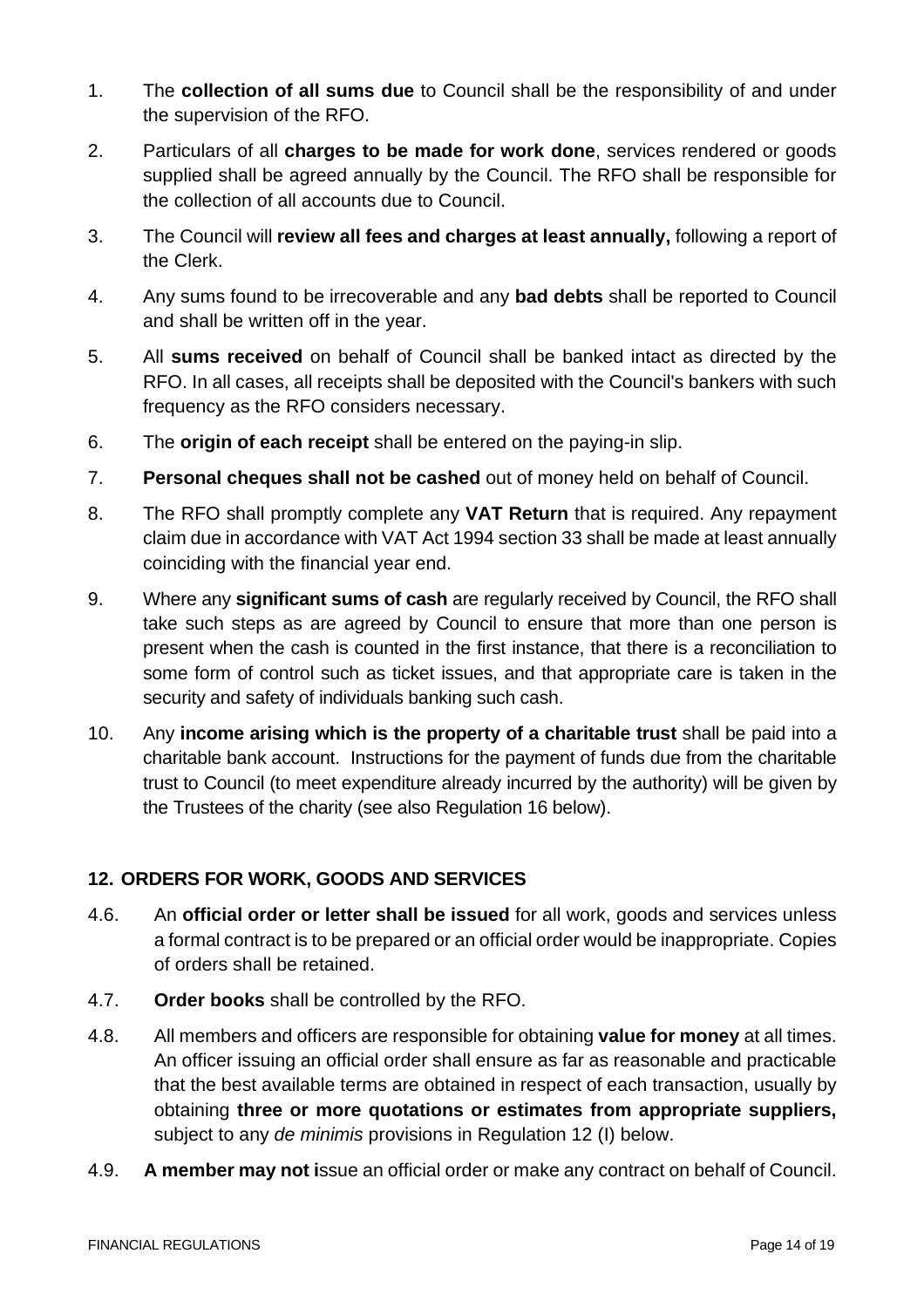4.10. The RFO shall verify the **lawful nature of any proposed purchase** before the issue of any order, and in the case of new or infrequent purchases or payments, the RFO shall ensure that the statutory authority shall be reported to the meeting at which the order is approved so that the minutes can record the power being used.

# **13. CONTRACTS**

- 4.11. The following procedures apply:
	- a. Every contract shall comply with these Financial Regulations, and **no exceptions shall be made otherwise than in an emergency** provided that this regulation need not apply to contracts which relate to items (i) to (vi) below:
		- i) for the supply of gas, electricity, water, sewerage and telephone services;
		- ii) for specialist services such as are provided by solicitors, accountants, surveyors and planning consultants;
		- iii) for work to be executed or goods or materials to be supplied which consist of repairs to or parts for existing machinery or equipment or plant; or service charges relating thereto.
		- iv) for work to be executed or goods or materials to be supplied which constitute an extension of an existing contract by the Council;
		- v) for additional audit work of the external Auditor up to an estimated value of £500 (in excess of this sum the RFO shall act after consultation with the Chairman and Vice Chairman of Council); and
		- vi) for goods or materials proposed to be purchased which are proprietary articles and / or are only sold at a fixed price.
	- a. Where it is intended to enter into **a contract exceeding £60,000** in value for the supply of goods or materials or for the execution of works or specialist services other than such goods, materials, works or specialist services as are excepted as set out in paragraph (a) the RFO shall invite **tenders from at least three firms** to be taken from the appropriate approved list.
	- b. When **applications are made to waive** Financial Regulations relating to contracts to enable a price to be negotiated without competition the reason shall be embodied in a recommendation to Council and recorded in the minutes of the relevant Council meeting.
	- c. Such invitation to t**ender shall state the general nature of the intended contract** and the RFO shall obtain the necessary technical assistance to prepare a specification in appropriate cases. The invitation shall in addition state that tenders must be addressed to the RFO in the ordinary course of post. Each tendering firm shall be supplied with a specifically marked envelope in which the tender is to be sealed and remain sealed until the prescribed date for opening tenders for that contract.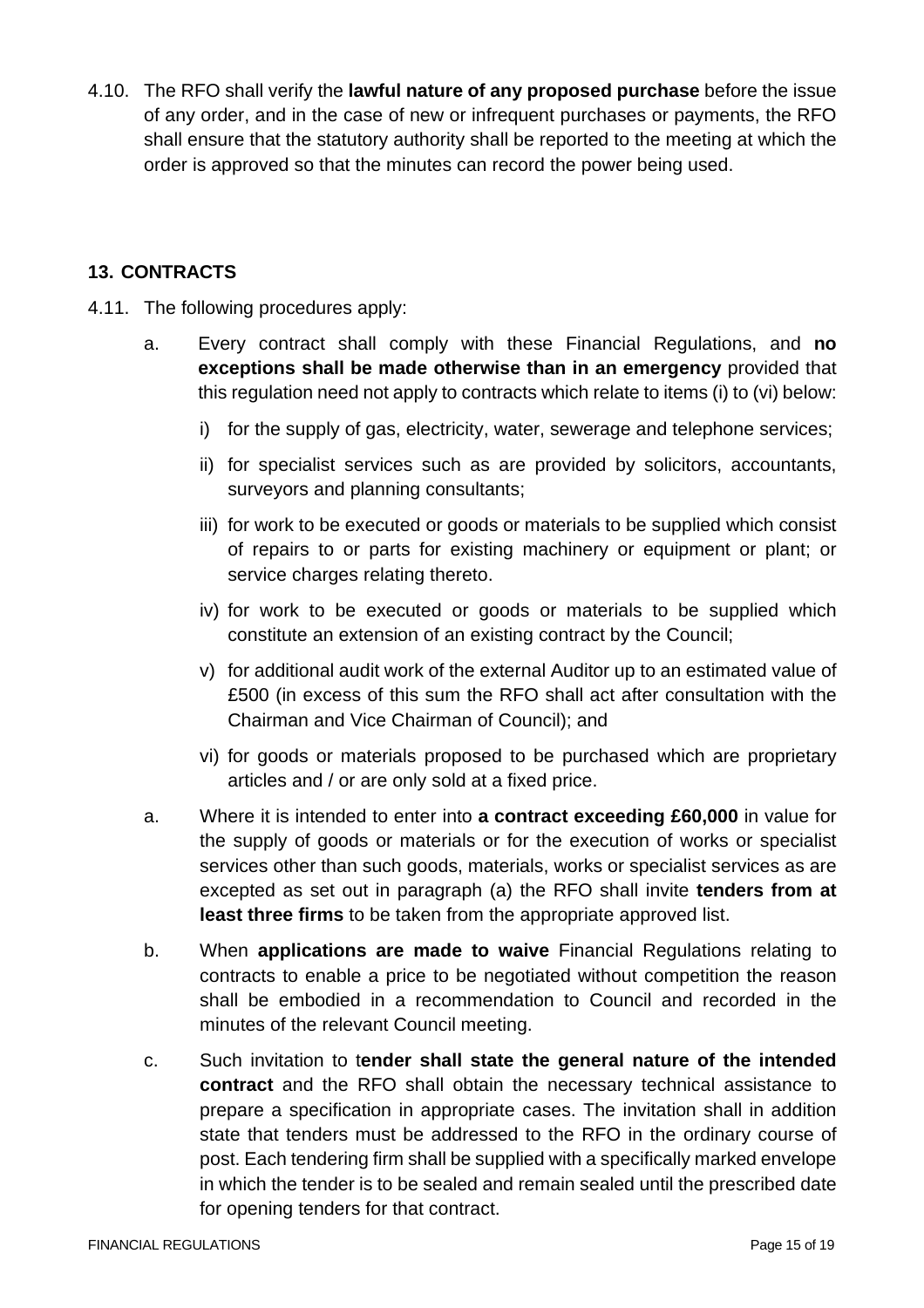- d. **All sealed tenders shall be opened at the same time** on the prescribed date by the RFO in the presence of at least one member of Council.
- e. **If less than three tenders are received** for contracts above £60,000 or if all the tenders are identical the Council may make such arrangements as it thinks fit for procuring the goods or materials or executing the works.
- f. Any invitation to tender issued under this Regulation shall be subject to Council Standing Order 22 and s**hall refer to the terms of the Bribery Act 2010.**
- g. When it is to enter into **a contract of less than £60,000 in value** for the supply of goods or materials or for the execution of works or specialist services other than such goods, materials, works or specialist services as are excepted as set out in paragraph (a) **the RFO shall obtain 3 quotations (priced descriptions of the proposed supply); where the value is below £3,000 and above £1,000 the RFO shall strive to obtain 3 estimates.** Otherwise, Regulation 11 (3) above shall apply.
- a. The Council shall **not be obliged to accept the lowest of any tender, quote or estimate.**
- b. Should it occur that Council, or duly delegated Committee, does not accept any tender, quote or estimate, the work is not allocated and Council requires further pricing, provided that the specification does not change, **no person shall be permitted to submit a later tender,** estimate or quote who was present when the original decision making process was being undertaken.
- c. The European Union Procurement Directive shall apply and the terms of the Public Contracts Regulations 2006 and the Utilities Contracts Regulations 2006 including thresholds shall be followed.

# **14. PAYMENTS UNDER CONTRACTS FOR BUILDING OR OTHER CONSTRUCTION WORKS**

- a. **Payments on account** of the contract sum shall be made within the time specified in the contract by the RFO upon authorised certificates of the architect or other consultants engaged to supervise the contract (subject to any percentage withholding as may be agreed in the particular contract).
- b. Where contracts provide for **payment by instalments** the RFO shall maintain a record of all such payments. In any case where it is estimated that the total cost of work carried out under a contract, excluding agreed variations, will exceed the contract sum of 5% or more a report shall be submitted to Full Council.
- c. Any **variation to a contract** or addition to or omission from a contract must be approved by Council and RFO to the contractor in writing, the Council being informed where the final cost is likely to exceed the financial provision.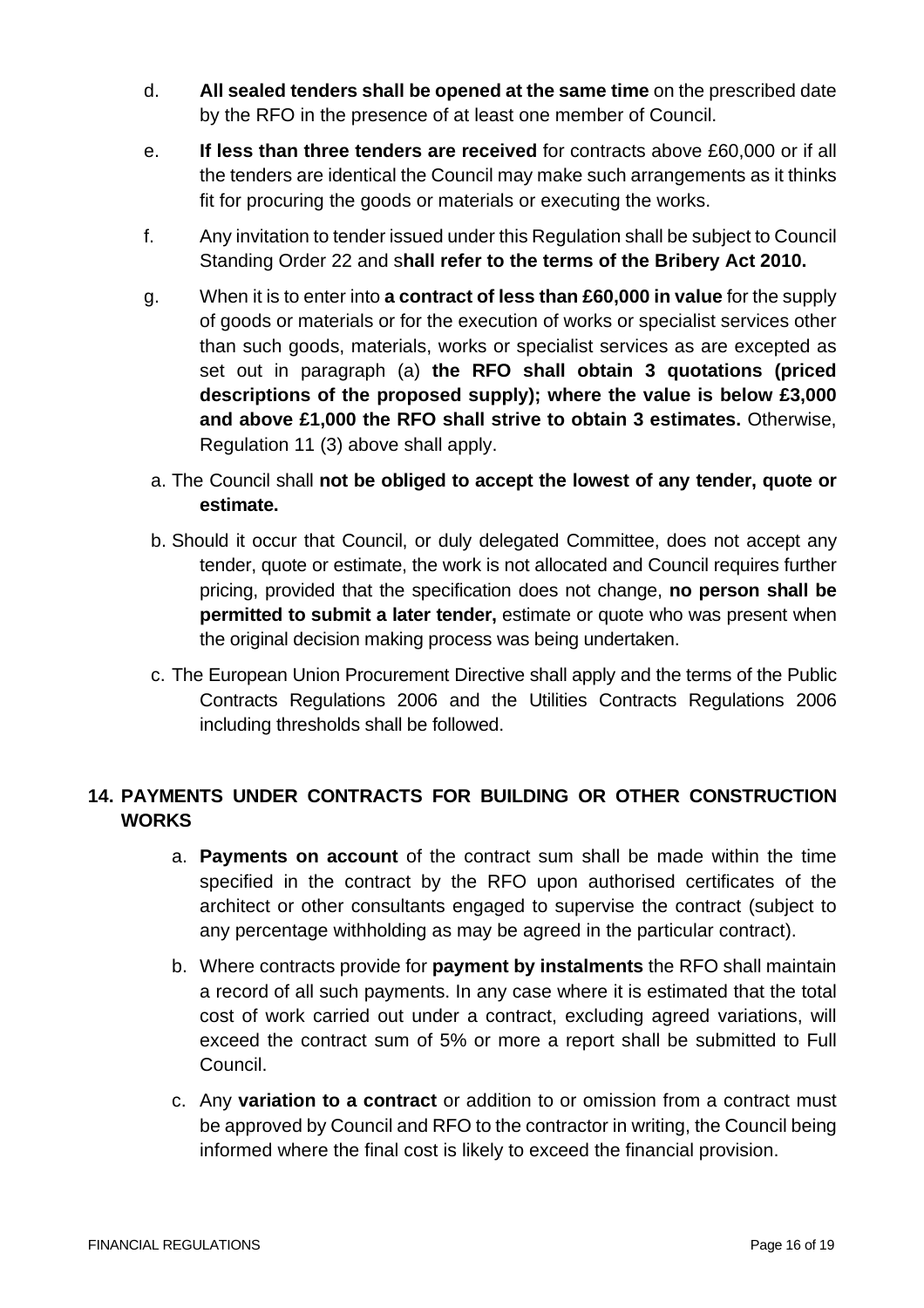### **15. STORES AND EQUIPMENT**

- 4.12. The **Works Officer shall be responsible** for the care and custody of stores and equipment acquired for his use. The RFO shall be responsible for the care and custody of all other stores and equipment.
- 4.13. **Delivery Notes** shall be obtained in respect of all goods received into store or otherwise delivered and goods must be checked as to order and quality at the time delivery is made.
	- a. **Stocks shall be kept at the minimum levels** consistent with operational requirements.
	- b. The RFO shall be responsible for **periodic checks of stocks and stores** at least annually.

### **16. ASSETS, PROPERTIES AND ESTATES**

- a. The RFO shall make appropriate arrangements for the **custody of all title deeds and Land Registry Certificates** of properties held by Council. The Clerk shall ensure a record is maintained of all properties held by Council, recording the location, extent, plan, reference, purchase details, nature of the interest, tenancies granted, rents payable and purpose for which held in accordance with Accounts and Audit Regulations.
- b. No tangible **moveable property** shall be purchased or otherwise acquired, sold, leased or otherwise disposed of, without the authority of Council, together with any other consents required by law, save where the estimated value of any one item of tangible movable property does not exceed £1,000.
- c. **No real property (interests in land) shall be sold, leased or otherwise disposed of** without the authority of Full Council, together with any other consents required by law, In each case a Report in writing shall be provided to Council in respect of valuation and surveyed condition of the property (including matters such as planning permissions and covenants) together with a proper business case (including an adequate level of consultation with the electorate).
- d. **No real property (interests in land) shall be purchased or acquired** without the authority of Full Council. In each case a Report in writing shall be provided to Council in respect of valuation and surveyed condition of the property (including matters such as planning permissions and covenants) together with a proper business case (including an adequate level of consultation with the electorate).
- e. Subject only to the limit set in Reg. 14.2 above, **no tangible moveable property** shall be purchased or acquired without the authority of Full Council. In each case a Report in writing shall be provided to Council with a full business case.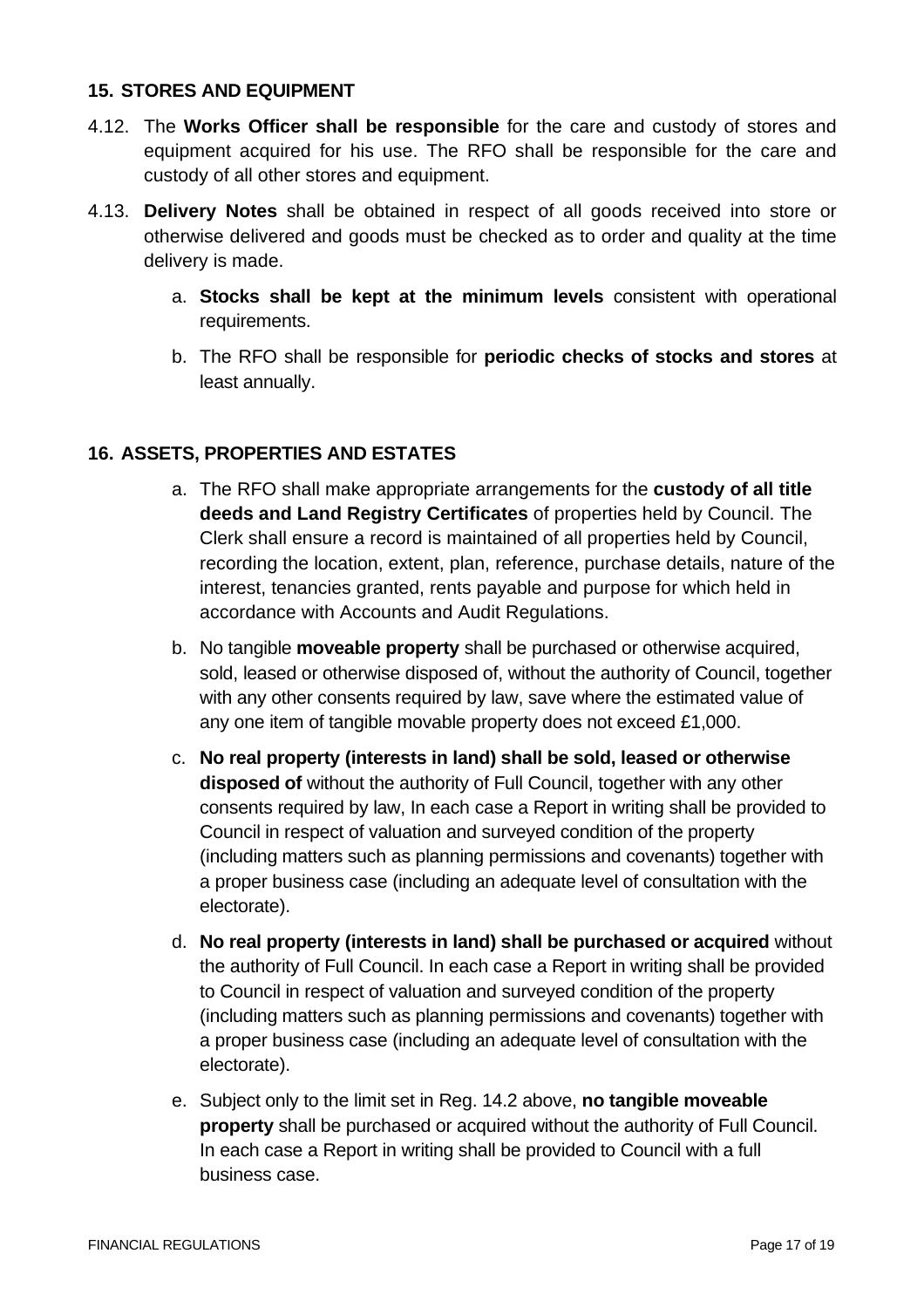f. The RFO shall ensure that an appropriate and accurate **Register of Assets** and Investments is kept up to date. The continued existence of tangible assets shown in the Register shall be verified at least annually, possibly in conjunction with a health and safety inspection of assets.

## **17. INSURANCE**

- 4.14. Following the annual risk assessment (per Financial Regulation 18), the RFO shall **effect all insurances and negotiate all claims** on the Council's insurers.
- 4.15. The RFO shall keep **a record of all insurances** effected by Council and the property and risks covered thereby and annually review it.
- 4.16. The RFO shall be **notified of any loss liability or damage** or of any event likely to lead to a claim, and shall report these to Council at the next available meeting.
- 4.17. All appropriate members and employees of Council shall be included in a suitable **security or fidelity guarantee insurance** which shall cover the maximum risk exposure determined annually by Council or the Finance and General Purposes Committee.

# **18. CHARITIES**

**1.** In respect of the **charities for which Council is sole managing trustee,** the Clerk shall ensure that separate accounts are kept of the funds held on charitable trusts and separate financial reports made in such form as shall be appropriate, in accordance with Charity Law and legislation, or as determined by the Charity Commission. The Clerk shall arrange for any Audit or Independent Examination as may be required by Charity Law or any Governing Document.

#### **19. RISK MANAGEMENT**

- 1. Council is responsible for putting in place arrangements for the management of risk. The RFO shall prepare, for approval by the relevant Committee, **risk management policy statements** in respect of all activities of Council. Risk policy statements and consequential risk management arrangements shall be reviewed by Council or the relevant Committee at least annually.
- 2. When considering any **new activity,** the RFO shall prepare a draft risk assessment including risk management proposals for consideration and adoption by Council or the relevant Committee.